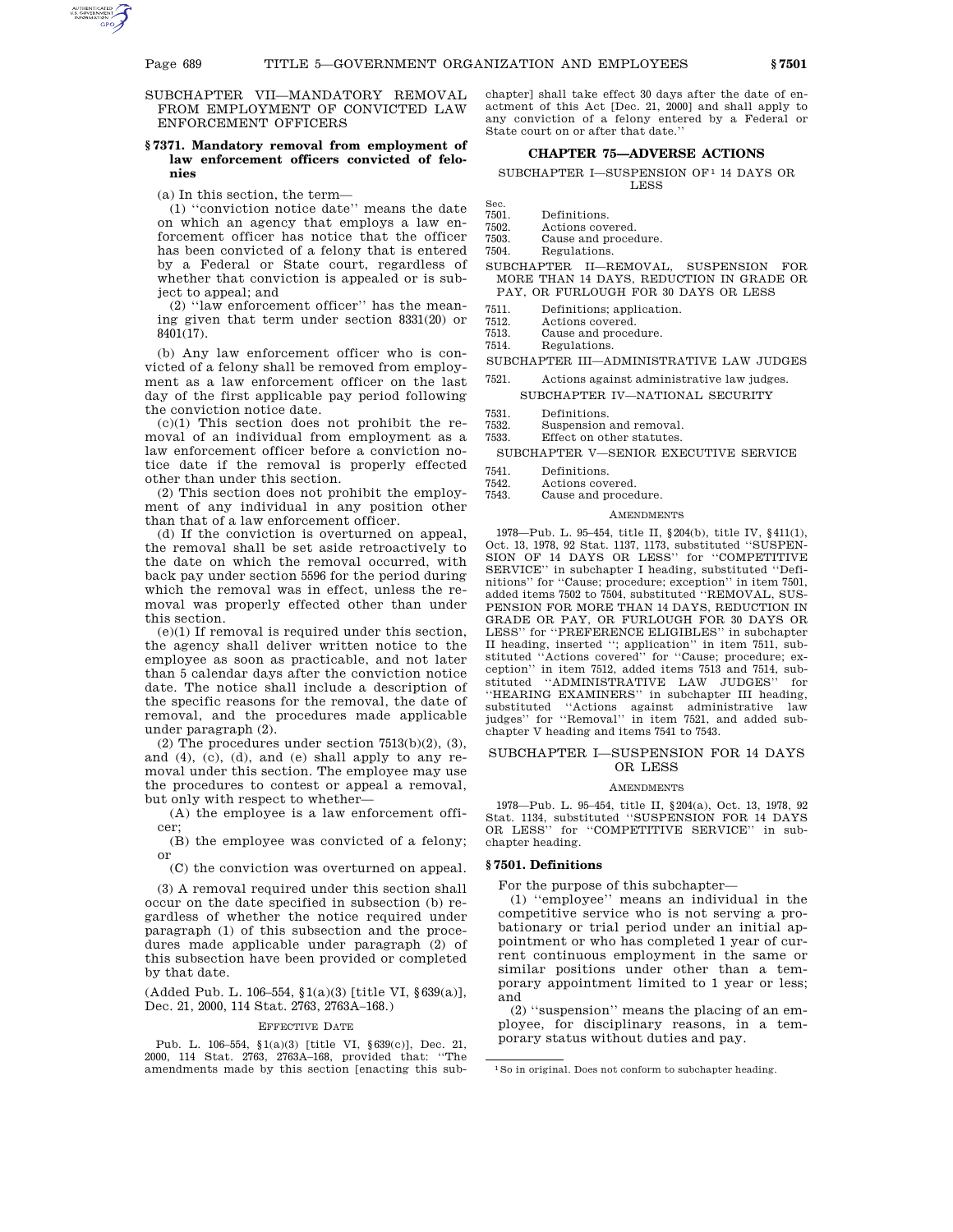(Added Pub. L. 95–454, title II, §204(a), Oct. 13, 1978, 92 Stat. 1134.)

### PRIOR PROVISIONS

A prior section 7501, Pub. L. 89–554, Sept. 6, 1966, 80 Stat. 527, related to removal or suspension without pay of an individual in the competitive service and procedures applicable to such removal or suspension, prior to repeal by Pub. L. 95–454, §204(a).

# EFFECTIVE DATE

Subchapter effective 90 days after Oct. 13, 1978, see section 907 of Pub. L. 95–454, set out as an Effective Date of 1978 Amendment note under section 1101 of this title.

### SHORT TITLE OF 1990 AMENDMENT

Pub. L. 101–376, §1, Aug. 17, 1990, 104 Stat. 461, provided that: ''This Act [amending sections 4303, 7511, and 7701 of this title and enacting provisions set out as notes under section 4303 of this title] may be cited as the 'Civil Service Due Process Amendments'.''

# **§ 7502. Actions covered**

This subchapter applies to a suspension for 14 days or less, but does not apply to a suspension under section 7521 or 7532 of this title or any action initiated under section 1215 of this title.

(Added Pub. L. 95–454, title II, §204(a), Oct. 13, 1978, 92 Stat. 1135; amended Pub. L. 101–12, §9(a)(2), Apr. 10, 1989, 103 Stat. 35.)

### AMENDMENTS

1989—Pub. L. 101–12 substituted ''1215'' for ''1206''.

### EFFECTIVE DATE OF 1989 AMENDMENT

Amendment by Pub. L. 101–12 effective 90 days following Apr. 10, 1989, see section 11 of Pub. L. 101–12, set out as a note under section 1201 of this title.

### **§ 7503. Cause and procedure**

(a) Under regulations prescribed by the Office of Personnel Management, an employee may be suspended for 14 days or less for such cause as will promote the efficiency of the service (including discourteous conduct to the public confirmed by an immediate supervisor's report of four such instances within any one-year period or any other pattern of discourteous conduct).

(b) An employee against whom a suspension for 14 days or less is proposed is entitled to—

(1) an advance written notice stating the specific reasons for the proposed action;

(2) a reasonable time to answer orally and in writing and to furnish affidavits and other documentary evidence in support of the answer;

(3) be represented by an attorney or other representative; and

 $(4)$  a written decision and the specific reasons therefor at the earliest practicable date.

(c) Copies of the notice of proposed action, the answer of the employee if written, a summary thereof if made orally, the notice of decision and reasons therefor, and any order effecting<sup>1</sup> the suspension, together with any supporting material, shall be maintained by the agency and shall be furnished to the Merit Systems Protection Board upon its request and to the employee affected upon the employee's request.

(Added Pub. L. 95–454, title II, §204(a), Oct. 13, 1978, 92 Stat. 1135.)

# **§ 7504. Regulations**

The Office of Personnel Management may prescribe regulations to carry out the purpose of this subchapter.

(Added Pub. L. 95–454, title II, §204(a), Oct. 13, 1978, 92 Stat. 1135.)

SUBCHAPTER II—REMOVAL, SUSPENSION FOR MORE THAN 14 DAYS, REDUCTION IN GRADE OR PAY, OR FURLOUGH FOR 30 DAYS OR LESS

#### **AMENDMENTS**

1978—Pub. L. 95–454, title II, §204(a), Oct. 13, 1978, 92 Stat. 1135, substituted ''REMOVAL, SUSPENSION FOR MORE THAN 14 DAYS, REDUCTION IN GRADE OR PAY, OR FURLOUGH FOR 30 DAYS OR LESS'' for ''PREFERENCE ELIGIBLES'' in subchapter heading.

## **§ 7511. Definitions; application**

(a) For the purpose of this subchapter—

(1) ''employee'' means—

(A) an individual in the competitive service—

(i) who is not serving a probationary or trial period under an initial appointment; or

(ii) who has completed 1 year of current continuous service under other than a temporary appointment limited to 1 year or less;

(B) a preference eligible in the excepted service who has completed 1 year of current continuous service in the same or similar positions—

(i) in an Executive agency; or

(ii) in the United States Postal Service or Postal Regulatory Commission; and

(C) an individual in the excepted service (other than a preference eligible)—

(i) who is not serving a probationary or trial period under an initial appointment pending conversion to the competitive service; or

(ii) who has completed 2 years of current continuous service in the same or similar positions in an Executive agency under other than a temporary appointment limited to 2 years or less;

(2) ''suspension'' has the same meaning as set forth in section 7501(2) of this title;

(3) ''grade'' means a level of classification under a position classification system;

(4) ''pay'' means the rate of basic pay fixed by law or administrative action for the position held by an employee; and

(5) ''furlough'' means the placing of an employee in a temporary status without duties and pay because of lack of work or funds or other nondisciplinary reasons.

(b) This subchapter does not apply to an employee—

(1) whose appointment is made by and with the advice and consent of the Senate;

(2) whose position has been determined to be of a confidential, policy-determining, policymaking or policy-advocating character by—

(A) the President for a position that the President has excepted from the competitive service;

<sup>1</sup>So in original. Probably should be ''affecting''.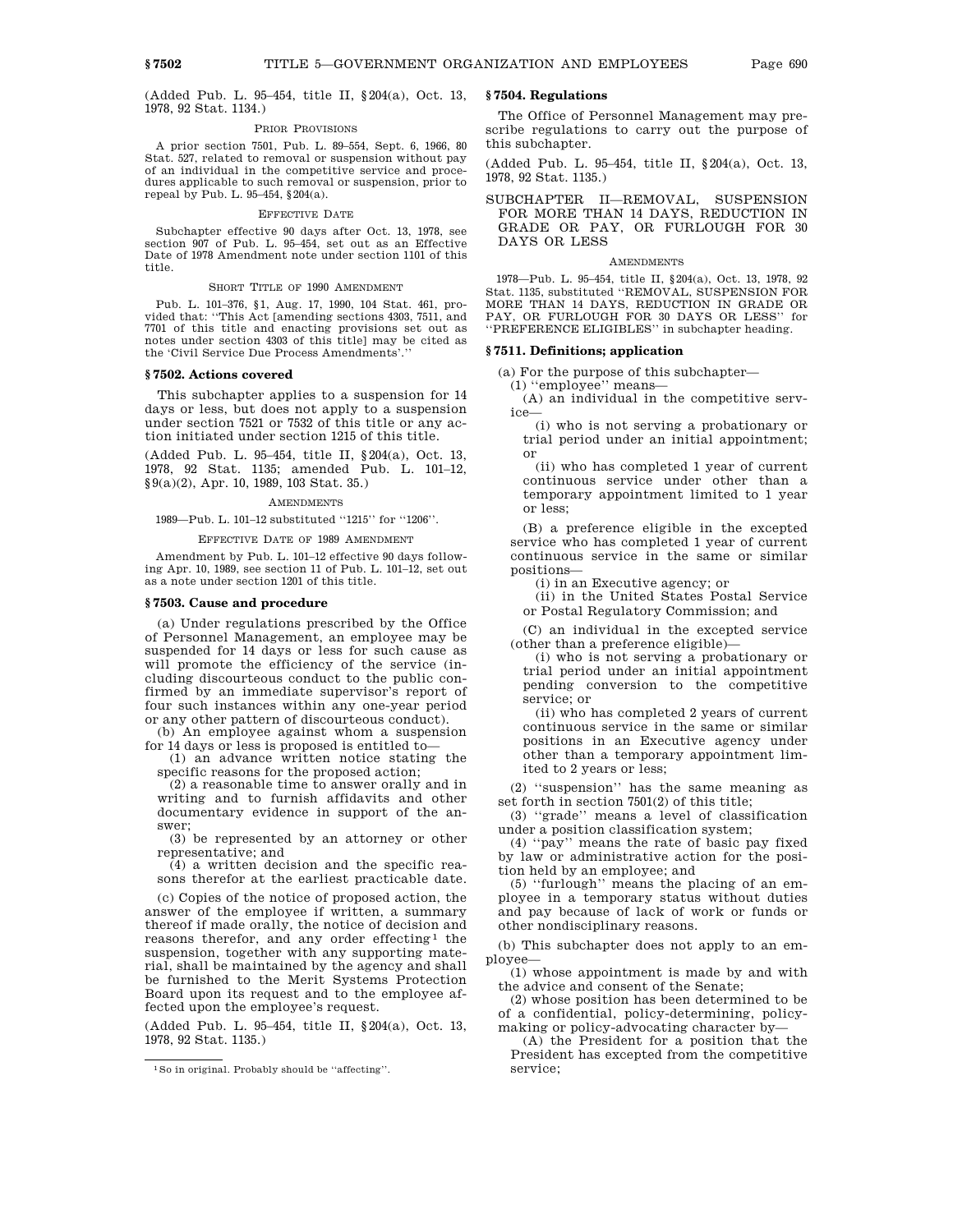(B) the Office of Personnel Management for a position that the Office has excepted from the competitive service; or

(C) the President or the head of an agency for a position excepted from the competitive service by statute;

(3) whose appointment is made by the President;

(4) who is receiving an annuity from the Civil Service Retirement and Disability Fund, or the Foreign Service Retirement and Disability Fund, based on the service of such employee;

 $(5)$  who is described in section 8337 $(h)(1)$ , relating to technicians in the National Guard;

(6) who is a member of the Foreign Service, as described in section 103 of the Foreign Service Act of 1980;

(7) whose position is within the Central Intelligence Agency or the Government Accountability Office;

(8) whose position is within the United States Postal Service, the Postal Regulatory Commission, the Panama Canal Commission, the Tennessee Valley Authority, the Federal Bureau of Investigation, an intelligence component of the Department of Defense (as defined in section 1614 of title 10), or an intelligence activity of a military department covered under subchapter I of chapter 83 of title 10, unless subsection  $(a)(1)(B)$  of this section or section 1005(a) of title 39 is the basis for this subchapter's applicability;

(9) who is described in section  $5102(c)(11)$  of this title; or

(10) who holds a position within the Veterans Health Administration which has been excluded from the competitive service by or under a provision of title 38, unless such employee was appointed to such position under section 7401(3) of such title.

(c) The Office may provide for the application of this subchapter to any position or group of positions excepted from the competitive service by regulation of the Office which is not otherwise covered by this subchapter.

(Added Pub. L. 95–454, title II, §204(a), Oct. 13, 1978, 92 Stat. 1135; amended Pub. L. 101–376, §2(a), Aug. 17, 1990, 104 Stat. 461; Pub. L. 102–378, §6(a), Oct. 2, 1992, 106 Stat. 1358; Pub. L. 103–359, title V, §501(*l*), Oct. 14, 1994, 108 Stat. 3430; Pub. L. 104–201, div. A, title XVI, §1634(b), Sept. 23, 1996, 110 Stat. 2752; Pub. L. 108–271, §8(b), July 7, 2004, 118 Stat. 814; Pub. L. 109–435, title VI, §604(b), (f), Dec. 20, 2006, 120 Stat. 3241, 3242.)

### REFERENCES IN TEXT

Section 103 of the Foreign Service Act of 1980, referred to in subsec. (b)(6), is classified to section 3903 of Title 22, Foreign Relations and Intercourse.

#### PRIOR PROVISIONS

A prior section 7511, Pub. L. 89–554, Sept. 6, 1966, 80 Stat. 528; Pub. L. 94–183, §2(30), Dec. 31, 1975, 89 Stat. 1058, defined ''preference eligible employee'' and ''adverse action'' for purposes of this subchapter, prior to repeal by Pub. L. 95–454, §204(a).

#### **AMENDMENTS**

2006—Subsec. (a)(1)(B)(ii). Pub. L. 109–435, §604(b), substituted ''Postal Regulatory Commission'' for ''Postal Rate Commission''.

Subsec. (b)(8). Pub. L. 109–435, §604(f), substituted ''Postal Regulatory Commission'' for ''Postal Rate Commission''.

2004—Subsec. (b)(7). Pub. L. 108–271 substituted ''Government Accountability Office'' for ''General Accounting Office''.

1996—Subsec. (b)(8). Pub. L. 104–201 substituted ''an intelligence component of the Department of Defense (as defined in section 1614 of title 10), or an intelligence activity of a military department covered under subchapter I of chapter 83 of title 10'' for ''the National Security Agency, the Defense Intelligence Agency, the Central Imagery Office, or an intelligence activity of a military department covered under section 1590 of title  $10$ "

1994—Subsec. (b)(8). Pub. L. 103–359 inserted ''the Central Imagery Office,'' after ''Defense Intelligence Agen $cv$ .

1992—Subsec. (b)(7). Pub. L. 102–378, §6(a)(1), amended par. (7) generally. Prior to amendment, par. (7) read as follows: ''whose position is with the Central Intelligence Agency, the General Accounting Office, or the Veterans Health Services and Research Administration;''.

Subsec. (b)(10). Pub. L. 102–378, §6(a)(2)–(4), added par. (10).

1990—Pub. L. 101–376 amended section generally. Prior to amendment, section read as follows:

'(a) For the purpose of this subchapter-

'(1) 'employee' means-

''(A) an individual in the competitive service who is not serving a probationary or trial period under an initial appointment or who has completed 1 year of current continuous employment under other than a temporary appointment limited to 1 year or less; and

''(B) a preference eligible in an Executive agency in the excepted service, and a preference eligible in the United States Postal Service or the Postal Rate Commission, who has completed 1 year of current continuous service in the same or similar positions; ''(2) 'suspension' has the meaning as set forth in

section 7501(2) of this title; '(3) 'grade' means a level of classification under a

position classification system;

''(4) 'pay' means the rate of basic pay fixed by law or administrative action for the position held by an employee; and

''(5) 'furlough' means the placing of an employee in a temporary status without duties and pay because of lack of work or funds or other nondisciplinary reasons.

''(b) This subchapter does not apply to an employee— ''(1) whose appointment is made by and with the advice and consent of the Senate;

''(2) whose position has been determined to be of a confidential, policy-determining, policy-making or policy-advocating character by—

''(A) the Office of Personnel Management for a position that it has excepted from the competitive service; or

''(B) the President or the head of an agency for a position which is excepted from the competitive service by statute.

''(c) The Office may provide for the application of this subchapter to any position or group of positions excepted from the competitive service by regulation of the Office.''

### EFFECTIVE DATE OF 1996 AMENDMENT

Amendment by Pub. L. 104–201 effective Oct. 1, 1996, see section 1635 of Pub. L. 104–201, set out as a note under section 1593 of Title 10, Armed Forces.

# EFFECTIVE DATE OF 1992 AMENDMENT

Section 6(b) of Pub. L. 102–378 provided that: ''(1) The amendments made by subsection (a) [amend-

ing this section] shall apply with respect to any personnel action taking effect on or after the date of enactment of this Act [Oct. 2, 1992].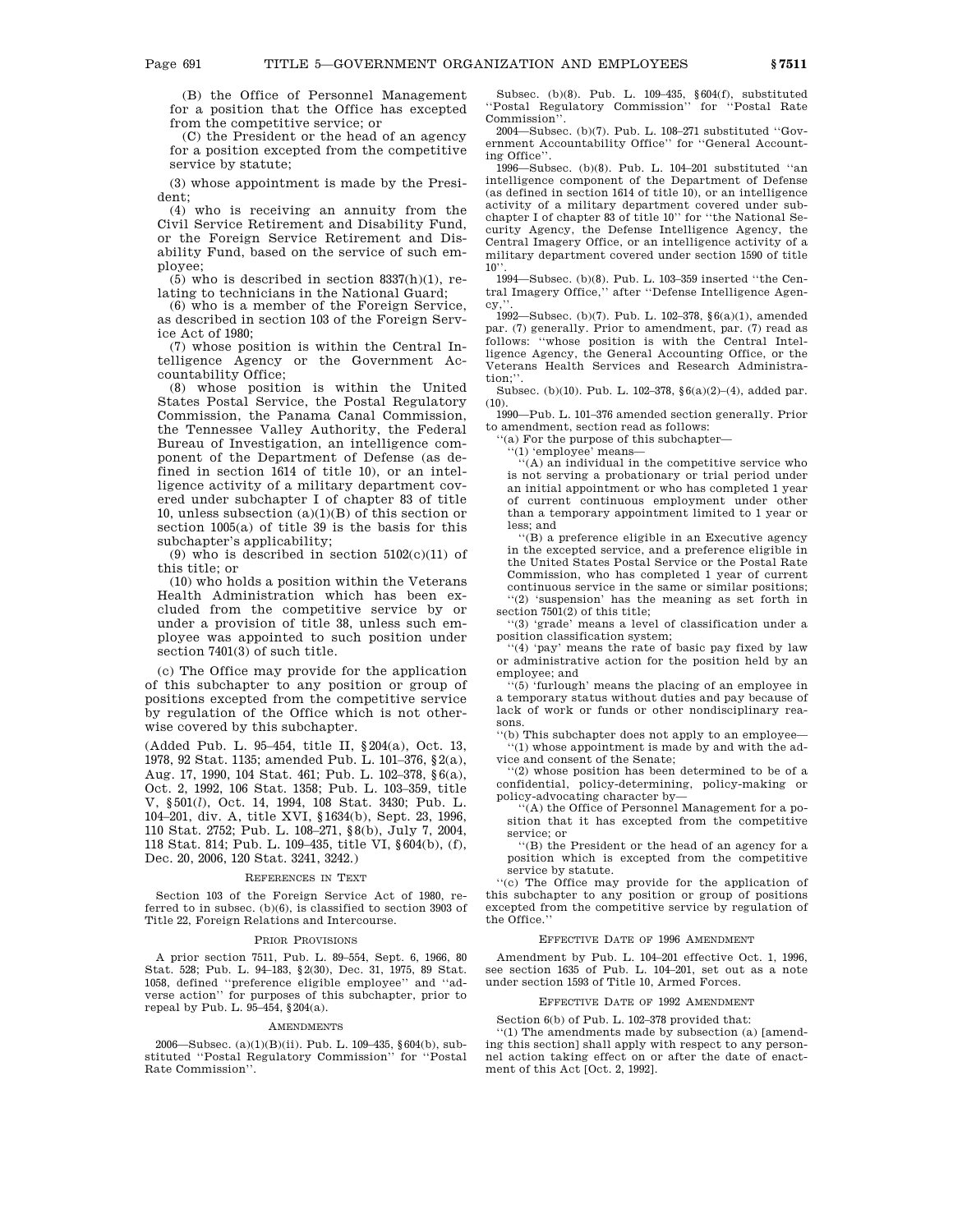''(2) In the case of an employee or former employee of the Veterans Health Administration (or predecessor agency in name)—

''(A) against whom an adverse personnel action was taken before the date of enactment of this Act,

''(B) who, as a result of the enactment of the Civil Service Due Process Amendments (5 U.S.C. 7501 note) [Pub. L. 101–376], became ineligible to appeal such action to the Merit Systems Protection Board,

''(C) as to whom that appeal right is restored as a result of the enactment of subsection (a), or would have been restored but for the passage of time, and

 $''(D)$  who is not precluded, by section  $7121(e)(1)$  of title 5, United States Code, from appealing to the Merit Systems Protection Board,

the deadline for bringing an appeal under section 7513(d) or section 4303(e) of such title with respect to such action shall be the latter of—

''(i) the 60th day after the date of enactment of this Act; or

''(ii) the deadline which would otherwise apply if this paragraph had not been enacted.''

EFFECTIVE DATE OF 1990 AMENDMENT

Amendment by Pub. L. 101–376 applicable with respect to any personnel action taking effect on or after Aug. 17, 1990, see section 2(c) of Pub. L. 101–376, set out as a note under section 4303 of this title.

### EFFECTIVE DATE

Subchapter effective 90 days after Oct. 13, 1978, see section 907 of Pub. L. 95–454, set out as an Effective Date of 1978 Amendment note under section 1101 of this title.

## **§ 7512. Actions covered**

This subchapter applies to—

(1) a removal;

(2) a suspension for more than 14 days;

(3) a reduction in grade;

(4) a reduction in pay; and

(5) a furlough of 30 days or less;

but does not apply to—

(A) a suspension or removal under section 7532 of this title,

(B) a reduction-in-force action under section 3502 of this title,

(C) the reduction in grade of a supervisor or manager who has not completed the probationary period under section 3321(a)(2) of this title if such reduction is to the grade held immediately before becoming such a supervisor or manager,

(D) a reduction in grade or removal under section 4303 of this title, or

(E) an action initiated under section 1215 or 7521 of this title.

(Added Pub. L. 95–454, title II, §204(a), Oct. 13, 1978, 92 Stat. 1136; amended Pub. L. 101–12, §9(a)(2), Apr. 10, 1989, 103 Stat. 35.)

# PRIOR PROVISIONS

A prior section 7512, Pub. L. 89–554, Sept. 6, 1966, 80 Stat. 528, related to adverse action against a preference eligible employee and procedures applicable to such adverse action, prior to repeal by Pub. L. 95–454, §204(a).

# **AMENDMENTS**

1989—Par. (E). Pub. L. 101–12 substituted ''1215'' for ''1206''.

### EFFECTIVE DATE OF 1989 AMENDMENT

Amendment by Pub. L. 101–12 effective 90 days following Apr. 10, 1989, see section 11 of Pub. L. 101–12, set out as a note under section 1201 of this title.

# **§ 7513. Cause and procedure**

(a) Under regulations prescribed by the Office of Personnel Management, an agency may take an action covered by this subchapter against an employee only for such cause as will promote the efficiency of the service.

(b) An employee against whom an action is proposed is entitled to—

(1) at least 30 days' advance written notice, unless there is reasonable cause to believe the employee has committed a crime for which a sentence of imprisonment may be imposed, stating the specific reasons for the proposed action;

(2) a reasonable time, but not less than 7 days, to answer orally and in writing and to furnish affidavits and other documentary evidence in support of the answer;

(3) be represented by an attorney or other representative; and

(4) a written decision and the specific reasons therefor at the earliest practicable date.

(c) An agency may provide, by regulation, for a hearing which may be in lieu of or in addition to the opportunity to answer provided under subsection (b)(2) of this section.

(d) An employee against whom an action is taken under this section is entitled to appeal to the Merit Systems Protection Board under section 7701 of this title.

(e) Copies of the notice of proposed action, the answer of the employee when written, a summary thereof when made orally, the notice of decision and reasons therefor, and any order effecting an action covered by this subchapter, together with any supporting material, shall be maintained by the agency and shall be furnished to the Board upon its request and to the employee affected upon the employee's request.

(Added Pub. L. 95–454, title II, §204(a), Oct. 13, 1978, 92 Stat. 1136.)

# **§ 7514. Regulations**

The Office of Personnel Management may prescribe regulations to carry out the purpose of this subchapter, except as it concerns any matter with respect to which the Merit Systems Protection Board may prescribe regulations.

(Added Pub. L. 95–454, title II, §204(a), Oct. 13, 1978, 92 Stat. 1137.)

# SUBCHAPTER III—ADMINISTRATIVE LAW JUDGES

## **AMENDMENTS**

1978—Pub. L. 95–454, title II, §204(a), Oct. 13, 1978, 92 Stat. 1137, substituted ''ADMINISTRATIVE LAW JUDGES'' for ''HEARING EXAMINERS'' in subchapter heading.

## **§ 7521. Actions against administrative law judges**

(a) An action may be taken against an administrative law judge appointed under section 3105 of this title by the agency in which the administrative law judge is employed only for good cause established and determined by the Merit Systems Protection Board on the record after opportunity for hearing before the Board.

(b) The actions covered by this section are—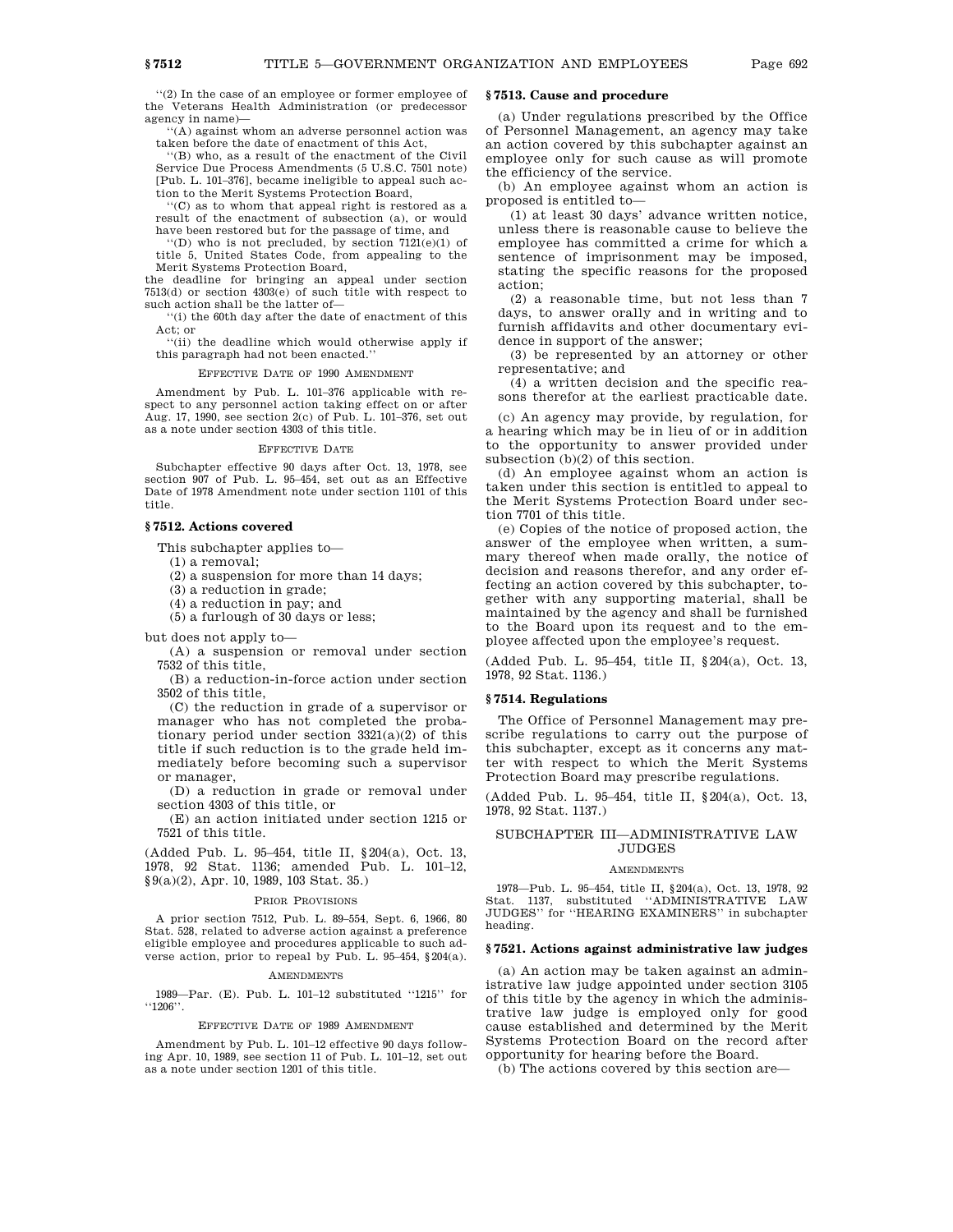(1) a removal;

(2) a suspension;

(3) a reduction in grade;

(4) a reduction in pay; and

(5) a furlough of 30 days or less;

but do not include—

(A) a suspension or removal under section 7532 of this title;

(B) a reduction-in-force action under section 3502 of this title; or

(C) any action initiated under section 1215 of this title.

(Added Pub. L. 95–454, title II, §204(a), Oct. 13, 1978, 92 Stat. 1137; amended Pub. L. 101–12, §9(a)(2), Apr. 10, 1989, 103 Stat. 35.)

## PRIOR PROVISIONS

A prior section 7521, Pub. L. 89–554, Sept. 6, 1966, 80 Stat. 528; Pub. L. 95–251, §2(a)(1), Mar. 27, 1978, 92 Stat. 183, related to removal of an administrative law judge appointed under section 3105 of this title, prior to repeal by Pub. L. 95–454, §204(a).

#### AMENDMENTS

1989—Subsec. (b)(C). Pub. L. 101–12 substituted ''1215'' for "1206".

### EFFECTIVE DATE OF 1989 AMENDMENT

Amendment by Pub. L. 101–12 effective 90 days following Apr. 10, 1989, see section 11 of Pub. L. 101–12, set out as a note under section 1201 of this title.

#### EFFECTIVE DATE

Section effective 90 days after Oct. 13, 1978, see section 907 of Pub. L. 95–454, set out as an Effective Date of 1978 Amendment note under section 1101 of this title.

## SUBCHAPTER IV—NATIONAL SECURITY

## **§ 7531. Definitions**

For the purpose of this subchapter, ''agency'' means—

(1) the Department of State;

(2) the Department of Commerce;

(3) the Department of Justice;

(4) the Department of Defense;

(5) a military department;

(6) the Coast Guard;

(7) the Atomic Energy Commission;

(8) the National Aeronautics and Space Administration; and

(9) such other agency of the Government of the United States as the President designates in the best interests of national security.

The President shall report any designation to the Committees on the Armed Services of the Congress.

# (Pub. L. 89–554, Sept. 6, 1966, 80 Stat. 528.)

### HISTORICAL AND REVISION NOTES

| Derivation | U.S. Code      | Revised Statutes and<br>Statutes at Large    |
|------------|----------------|----------------------------------------------|
|            | 5 U.S.C. 22-3. | Aug. 26, 1950, ch. 823, §3, 64<br>Stat. 477. |

Paragraphs (1)–(8) are supplied on authority of former section 22–1, which is carried in part into section 7532. The references to ''the Foreign Service of the United States'' and ''several field services'' are omitted as unnecessary since they are within the agencies concerned. The words ''military departments'' are substituted for

the enumeration of the military departments in view of the definition of ''military department'' in section 102. The reference to the National Security Resources Board is omitted as the Board was abolished by 1953 Reorg. Plan No. 3, §6, eff. June 12, 1953, 67 Stat. 636.

Paragraph (9) is restated to conform to the style of this title.

Standard changes are made to conform with the definitions applicable and the style of this title as outlined in the preface to the report.

#### TRANSFER OF FUNCTIONS

For transfer of authorities, functions, personnel, and assets of the Coast Guard, including the authorities and functions of the Secretary of Transportation relating thereto, to the Department of Homeland Security, and for treatment of related references, see sections 468(b), 551(d), 552(d), and 557 of Title 6, Domestic Security, and the Department of Homeland Security Reorganization Plan of November 25, 2002, as modified, set out as a note under section 542 of Title 6.

## ABOLITION OF ATOMIC ENERGY COMMISSION

Atomic Energy Commission abolished and functions transferred by sections 5814 and 5841 of Title 42, The Public Health and Welfare. See, also, Transfer of Functions notes set out under those sections.

PANAMA CANAL AND PANAMA RAILROAD COMPANY

Ex. Ord. No. 10237, Apr. 27, 1951, 16 F.R. 3627, made the provisions of former sections 22–1 and 22–3 of this title [see Disposition Table preceding section 101 of this title] applicable to the Panama Canal Government and to the Panama Canal Company.

DESIGNATION OF NATIONAL SECURITY AGENCY, DEFENSE INTELLIGENCE AGENCY, AND DEFENSE MAPPING AGENCY AS ''AGENCIES''

Memorandum of the President of the United States, May 23, 1988, 53 F.R. 26023, provided:

Memorandum for the Secretary of Defense

I have reviewed the personnel security requirements of the National Security Agency, the Defense Intelligence Agency, and the Defense Mapping Agency and the termination provisions of 5 U.S.C. Section 7532. I have determined that these Agencies are sensitive agencies and that it is in the best interests of national security that they be designated ''agencies'' within the meaning of that section.

Therefore, pursuant to the authority set forth in 5 U.S.C. Section 7531(9), I hereby designate the National Security Agency, the Defense Intelligence Agency, and the Defense Mapping Agency as ''agencies'' within the meaning of 5 U.S.C. Section 7532.

You are hereby authorized and directed to report these designations to the Committees on Armed Services of the Congress and to publish this memorandum in the Federal Register.

RONALD REAGAN.

### **§ 7532. Suspension and removal**

(a) Notwithstanding other statutes, the head of an agency may suspend without pay an employee of his agency when he considers that action necessary in the interests of national security. To the extent that the head of the agency determines that the interests of national security permit, the suspended employee shall be notified of the reasons for the suspension. Within 30 days after the notification, the suspended employee is entitled to submit to the official designated by the head of the agency statements or affidavits to show why he should be restored to duty.

(b) Subject to subsection (c) of this section, the head of an agency may remove an employee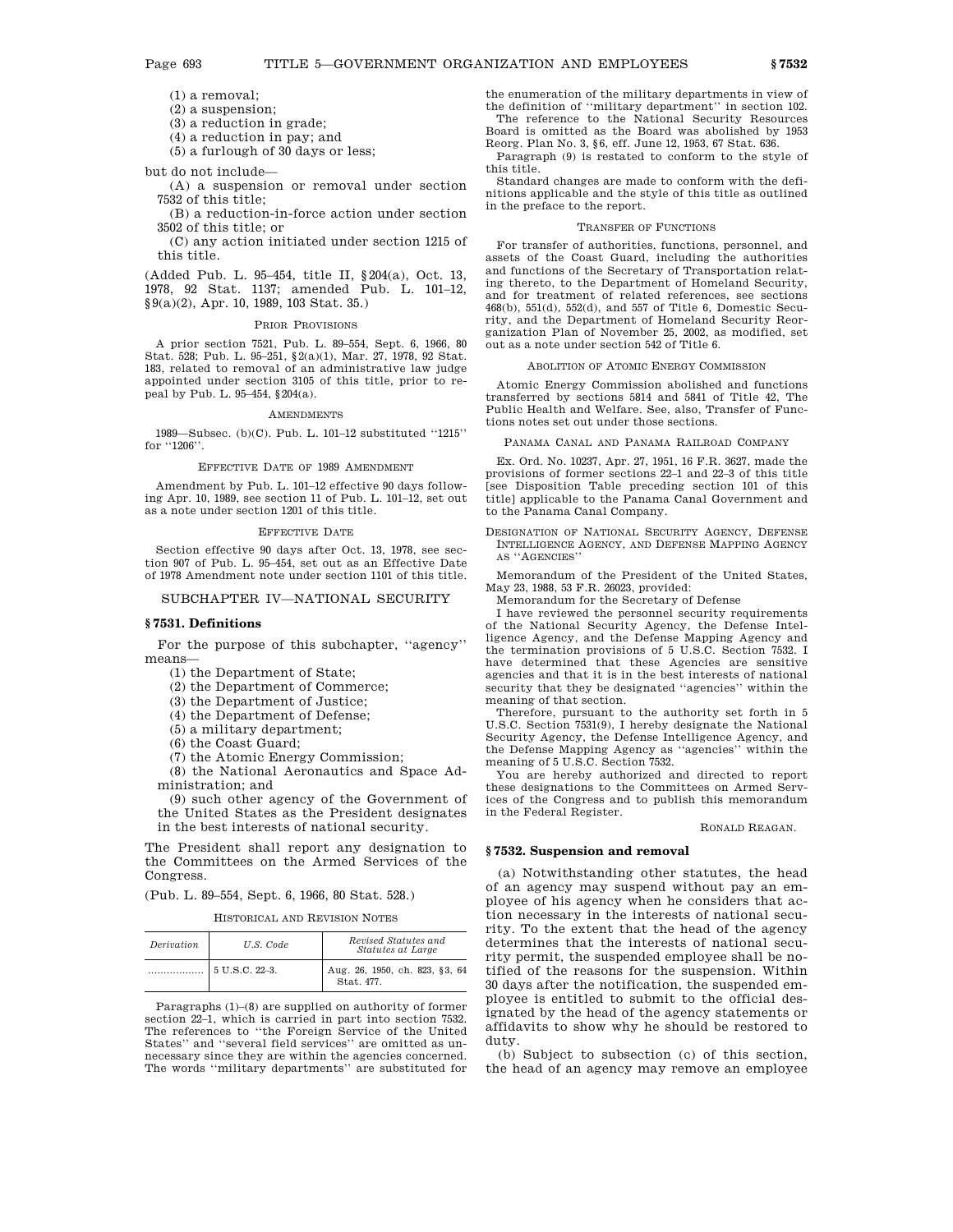suspended under subsection (a) of this section when, after such investigation and review as he considers necessary, he determines that removal is necessary or advisable in the interests of national security. The determination of the head of the agency is final.

(c) An employee suspended under subsection  $(a)$  of this section who-

(1) has a permanent or indefinite appointment;

(2) has completed his probationary or trial period; and

(3) is a citizen of the United States;

is entitled, after suspension and before removal, to—

(A) a written statement of the charges against him within 30 days after suspension, which may be amended within 30 days thereafter and which shall be stated as specifically as security considerations permit;

(B) an opportunity within 30 days thereafter, plus an additional 30 days if the charges are amended, to answer the charges and submit affidavits;

(C) a hearing, at the request of the employee, by an agency authority duly constituted for this purpose;

(D) a review of his case by the head of the agency or his designee, before a decision adverse to the employee is made final; and

(E) a written statement of the decision of the head of the agency.

# (Pub. L. 89–554, Sept. 6, 1966, 80 Stat. 529.)

HISTORICAL AND REVISION NOTES

| <i>Derivation</i> | U.S. Code                                | Revised Statutes and<br><i>Statutes at Large</i>                                                                                    |
|-------------------|------------------------------------------|-------------------------------------------------------------------------------------------------------------------------------------|
|                   | 5 U.S.C. 22-1 (less<br>3d-5th provisos). | Aug. 26, 1950, ch. 803, §1<br>(less 3d-5th provisos), 64<br>Stat. 476.<br>July 29, 1958, Pub. L. 85-568,<br>§ 301(c), 72 Stat. 432. |

The application of this section is covered by the definition in section 7531.

In subsection (a), the words ''Notwithstanding the provisions of section 652 of this title'' are omitted but are carried into section 7501(c). The words ''in his absolute discretion'' are omitted as unnecessary in view of the permissive grant of authority. The word ''reinstated'' is omitted as it is commonly used in other statutes to denote action different from that referred to here.

In subsections (b) and (c), the words ''remove'' and ''removal'' are coextensive with and substituted for ''terminate the employment'', ''termination'', and ''employment is terminated'', as appropriate.

Standard changes are made to conform with the definitions applicable and the style of this title as outlined in the preface to the report.

# **§ 7533. Effect on other statutes**

This subchapter does not impair the powers vested in the Atomic Energy Commission by chapter 23 of title 42, or the requirement in section 2201(d) of title 42 that adequate provision be made for administrative review of a determination to dismiss an employee of the Atomic Energy Commission.

(Pub. L. 89–554, Sept. 6, 1966, 80 Stat. 529.)

| Derivation | U.S. Code      | Revised Statutes and<br>Statutes at Large    |
|------------|----------------|----------------------------------------------|
|            | 5 U.S.C. 22–2. | Aug. 26, 1950, ch. 803, §2, 64<br>Stat. 477. |

Standard changes are made to conform with the definitions applicable and the style of this title as outlined in the preface to the report.

#### TRANSFER OF FUNCTIONS

Atomic Energy Commission abolished and functions transferred by sections 5814 and 5841 of Title 42, The Public Health and Welfare. See, also, Transfer of Functions notes set out under those sections.

# SUBCHAPTER V—SENIOR EXECUTIVE **SERVICE**

# **§ 7541. Definitions**

For the purpose of this subchapter—

(1) ''employee'' means a career appointee in the Senior Executive Service who—

(A) has completed the probationary period prescribed under section 3393(d) of this title; or

(B) was covered by the provisions of subchapter II of this chapter immediately before appointment to the Senior Executive Service; and

(2) ''suspension'' has the meaning set forth in section 7501(2) of this title.

(Added Pub. L. 95–454, title IV, §411(2), Oct. 13, 1978, 92 Stat. 1174.)

#### EFFECTIVE DATE

Subchapter effective 9 months after Oct. 13, 1978, and congressional review of provisions of sections 401 through 412 of Pub. L. 95–454, see section 415 of Pub. L. 95–454, set out as a note under section 3131 of this title.

## **§ 7542. Actions covered**

This subchapter applies to a removal from the civil service or suspension for more than 14 days, but does not apply to an action initiated under section 1215 of this title, to a suspension or removal under section 7532 of this title, or to a removal under section 3592 or 3595 of this title.

(Added Pub. L. 95–454, title IV, §411(2), Oct. 13, 1978, 92 Stat. 1174; amended Pub. L. 97–35, title XVII, §1704(d)(1), Aug. 13, 1981, 95 Stat. 758; Pub. L. 101–12, §9(a)(2), Apr. 10, 1989, 103 Stat. 35.)

#### **AMENDMENTS**

1989—Pub. L. 101–12 substituted ''1215'' for ''1206''. 1981—Pub. L. 97–35 inserted reference to section 3595 of this title.

#### EFFECTIVE DATE OF 1989 AMENDMENT

Amendment by Pub. L. 101–12 effective 90 days following Apr. 10, 1989, see section 11 of Pub. L. 101–12, set out as a note under section 1201 of this title.

### EFFECTIVE DATE OF 1981 AMENDMENT

Amendment by Pub. L. 97–35 effective June 1, 1981, with certain exceptions and conditions, see section 1704(e) of Pub. L. 97–35, set out as an Effective Date note under section 3595 of this title.

## **§ 7543. Cause and procedure**

(a) Under regulations prescribed by the Office of Personnel Management, an agency may take